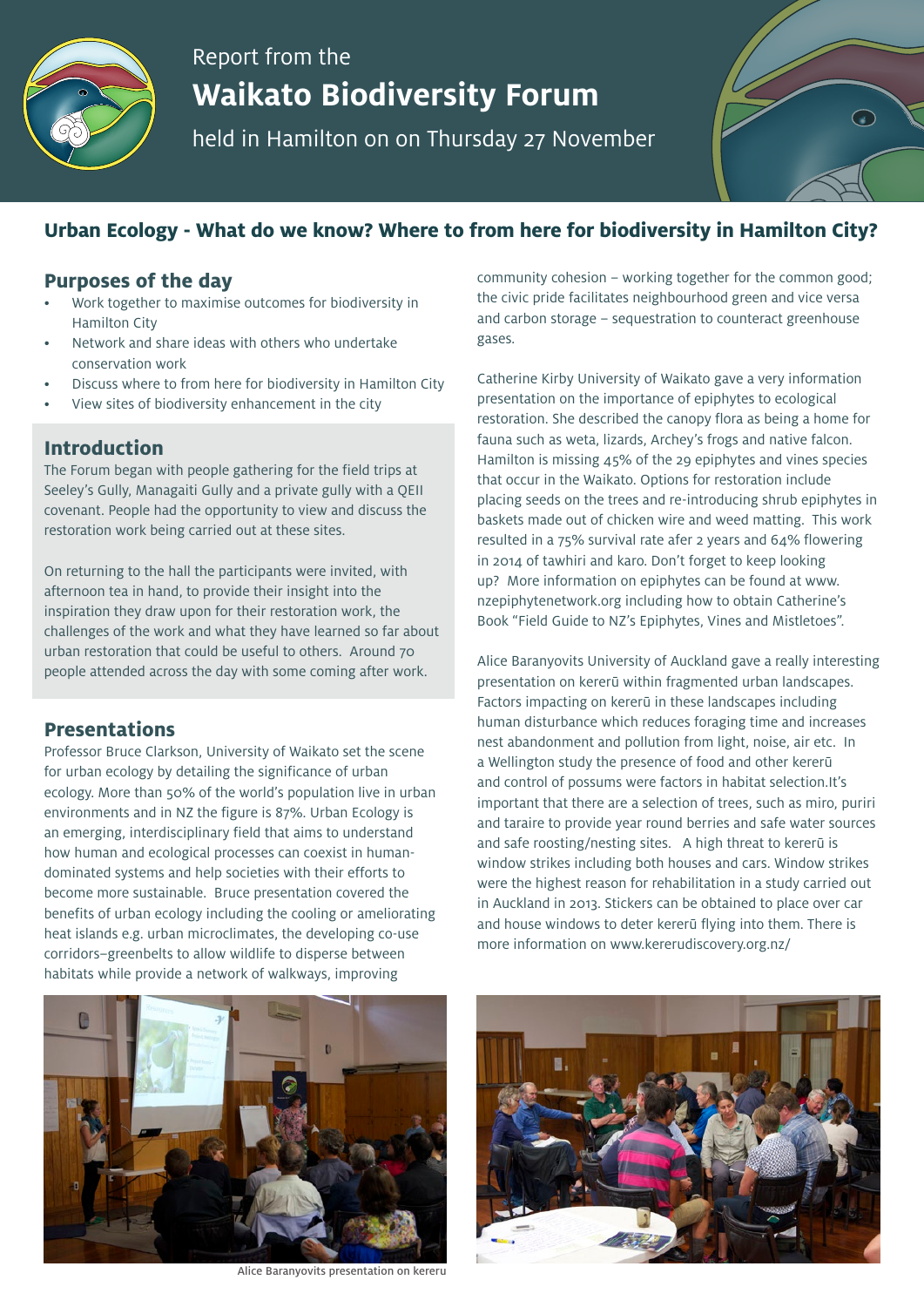Chris Smuts-Kennedy, consultant, gave an interesting presentation on what is happening around Cambridge. Tui are now breeding in town, more bellbirds are visiting in winter and there are a few kereru around. There is an occasional kaka sighted in winter, falcons have bred in the town and long tailed bats have been detected. At Chris's place there have well over 70 native plant species and 60 exotics providing food for birds, almost year-round nectar and fruit from spring to late winter, dense tree/shrub plantings for cover, tui breeding for the last 4 seasons, bellbirds visiting every winter, fantails, silvereyes and grey warblers breeding, vegetation being managed specifically for invertebrates and a productive home garden and orchard. He encouraged people to push the boundaries by valuing `wasteland' and guerrilla gardening.

Neil Fitzgerald, from Landcare Research outlined findings gathered from his and John Innes's research on bird fauna in Hamilton City. Tui are increasing due to the Halo project but bellbird and kereru are rare. Neil detailed tui research results which included data that tui moving widely (20 km) in winter, have poor nest success, increase in numbers when ship rat and possum control is undertaken and have dispersed to nest in Hamilton after 4 years. Unfortunately the bellbird translocation failed to re-establish the birds. They are likely to visit and reestablish in the city (given ongoing pest control), but will take time. Waiwhakareke Natural Heritage Park will provide a core buffer in the future which will provide "spill over" of bird species into other parts of the City.



Discussion time-challenges and lessons

#### Brightest Ideas for Hamilton City-Where to from here.

Get more epiphytes and climbers into the trees in the city

People power and community engagement

Inspired to get kereru back into Hamilton

Pest control pest control pest control

Educate Council staff about planting for biodiversity e.g. more rewarewa

More strategic planting for year round biodiversity especially food sources

Guerrilla planting less lawns roadsides (not on blind corners/ powerlines)

Bank on banksias to fill the gaps

Get information on pest control out there for everyone not just gully restorers - big push for this

Experiment-you never know what you might discover

Get young people involved

Lobbying Councils for more support for biodiversity, research the Councillors you are voting for and meet the candidates

Use window alert UV stickers for kereru

Citizen science is important

Plant natives and exotic (banksias) - birds don't mind especially for winter nectar

Urban ecology is part of a global effort think global/act local network

Gardening is contagious so it is worth getting a few people to start in the right way as it will spread

Think about invertebrates and effect of insecticides

More plants for gullies

500 green areas could be connected together to create the world first urban national park

Need to keep at it

Sharing ideas like Rex's gully walkways

Have local and territorial authorities on board-their support is crucial in a quicker restoration solution

Practical observation that you can bring back nature to own backyard

Support Tamahere Community Nursery and more Wayne Bennetts

The talks on epiphytes and kereru remind you of complete ecosystems and restoring to that level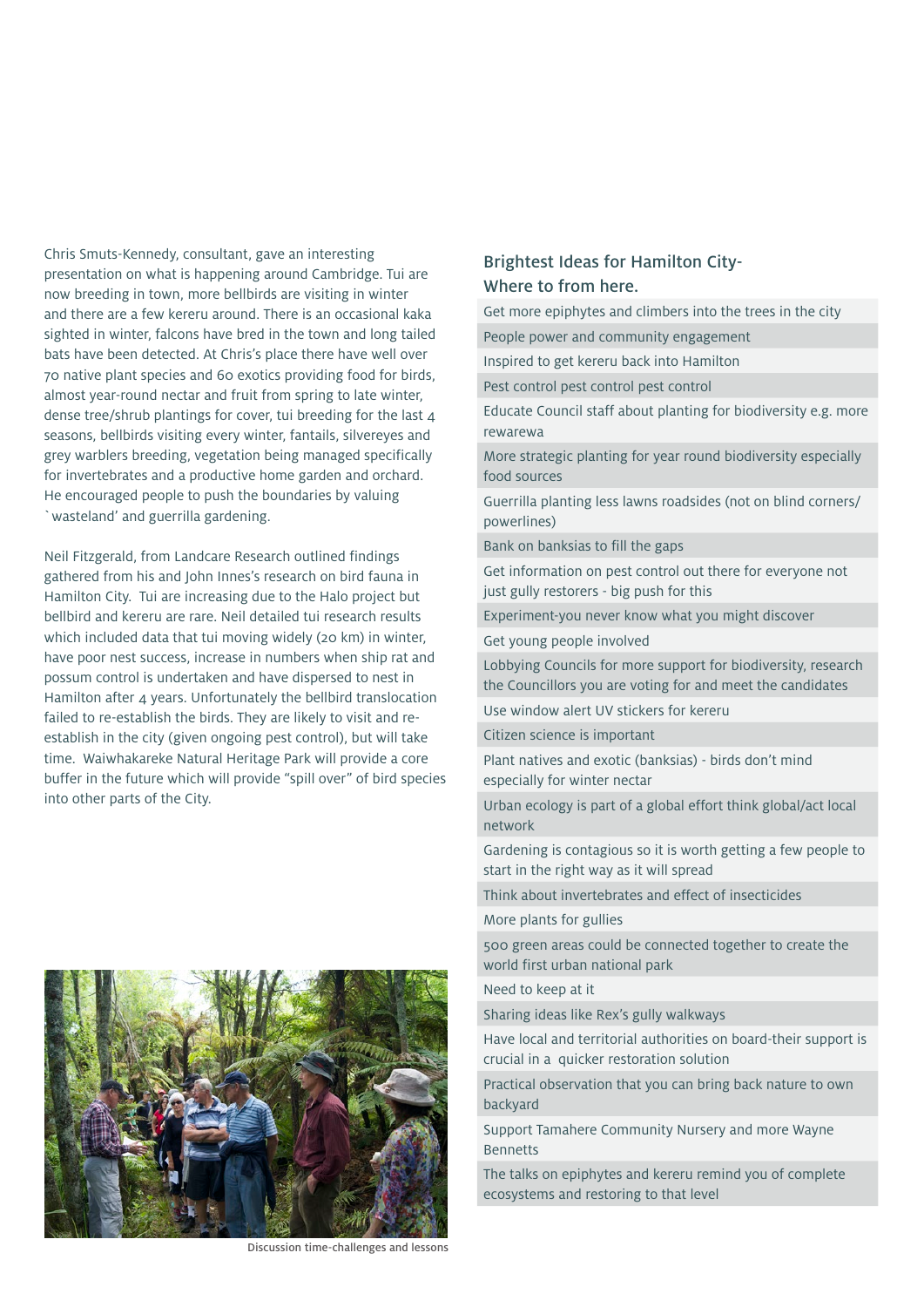#### What has inspired you in your restoration work? Something from today or from your own work

Bringing back birds and provide food for birds, protecting our local treasures

Reconnecting on a spiritual/physical level to land/ water

Sentimental/memories created and leaving a legacy, leave better than when found

Stop erosion/erosion protection

Having a vision-long term changes

Sense of community if you are part of a group and the feel good factor of contributing

Knowing that each small step will contribute to the big picture

Seeing people "light up" when they get positive feedback on their work

Encouragement from authorities-assistance/leadership

Brings different cultural parties together and the social aspect

Involvement of children in conservation and restoration-they are so passionate and enthusiastic

People having the courage to make a start on what seems to be an impossible dream

Amazing projects by amazing people in amazing places-the dedication of people ability to persevere

Interest in what others are doing

Challenge of growing

Passionate about natural heritage and childhood experience exploring bush/wildlife

Urban gullies once farmland now replanted

Contribute a space to the community-a place of solace

Other peoples gardens are a source of inspiration

Family planting history

Richard Louv's book "The Nature Principle"

Physical and psychological benefits of environmental rehabilitation –both energetic and relaxing

Moral responsibility to ensure survival of native flora and fauna

Love of bush and the way walking through the bush makes you feel

Regulation creates an opportunity (e.g. stream fencing on farm-planting)

Transformation-reward/motivation

Successful projects witnessed are inspirational to starting and sustaining

Hearing dawn chorus and seeing bats and geckos

Passionate motivated people who know they are making a difference

Working toward making a bigger difference-connection of small projects has a huge impact

Power of collaboration-opportunities in urban areas ("Pairs of Hands")

Once you start, the good work spreads

The conservation legends out there

Creative, energising, seeing success, payback is huge, reach is from global to personal

Perspiration –inspiration

Generational inspiration –grandparents to mokopuna

Community pride and empowering value-do something for world/soul

Intrinsic value doesn't have to be justified or quantified by economic values

Restoring bush –restoring us

Gullies make city tolerable

Inspired by challenge of global warming –ability to act locally Sense of community through restoration making friends and knowing neighbours

So many people involved and lots of experts initiating restoration

Worthwhile seeing what others have done – is an inspiration



Bellbird Neil Fitzgerald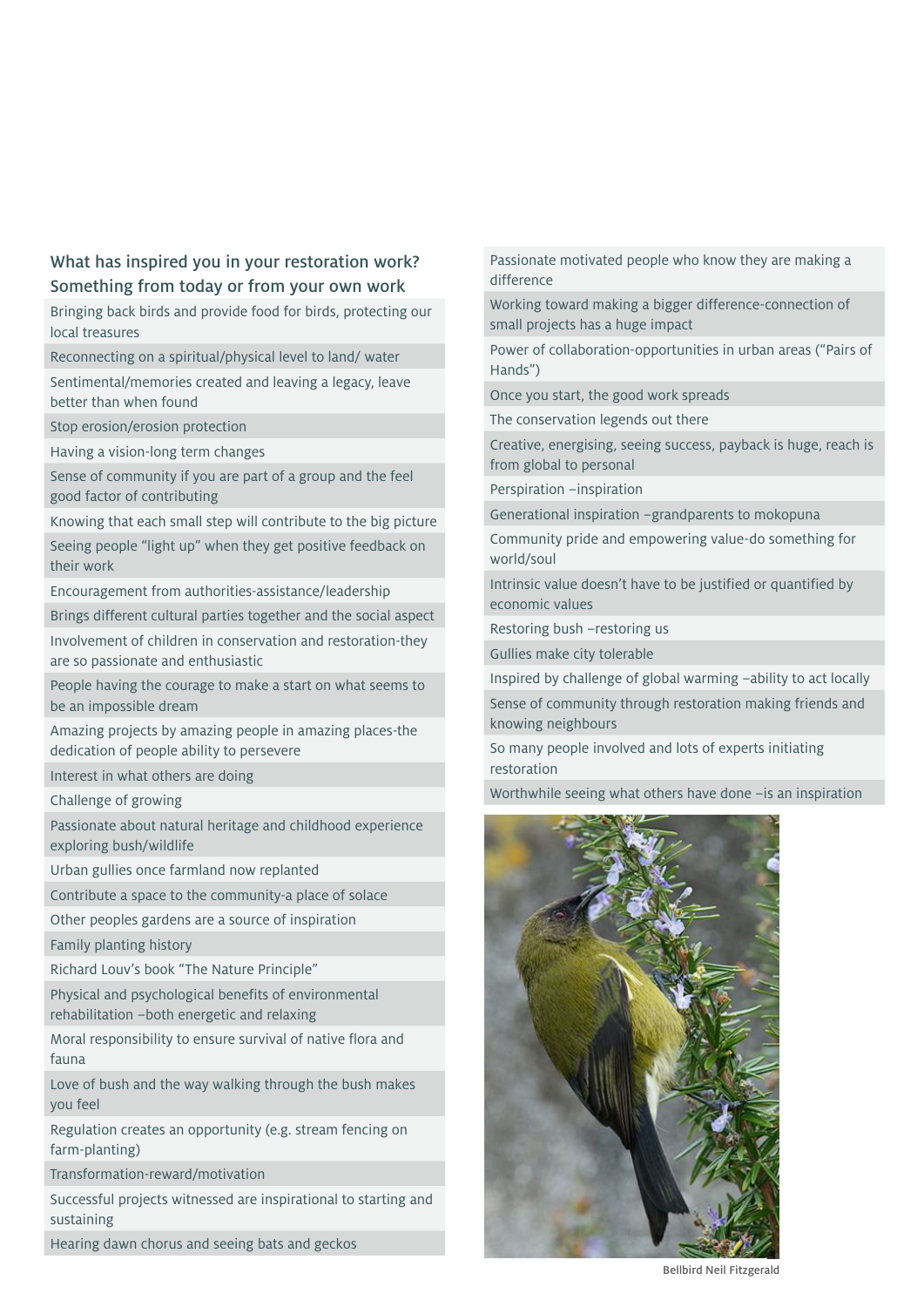### Challenges What are the key challenges facing restoration projects and particularly urban restoration?

If you do too much and can't keep up with maintenance (don't overdo it)

Pest animal keep coming back Hard to get all of them

Finding enough people and ongoing

Sustaining volunteers -keeping enthusiasm up

Lack of leadership-no drivers

Continuity of people and expertise and funding and succession planning

Funding especially for boardwalks, access tracks, timber equipment and operational costs

Put in work now then someone destroys/changes it e.g. neighbours dumping garden rubbish

Sometimes HCC doesn't do any work on their land even though neighbouring private owners are

Weeds weeds weeds

Going to the right agency person in the first instance

Getting multiple owners together to get motivated

Rules

Urban development bridges and motorways

Making a start (where to start) and making a plan Planting the right species to ensure regeneration

underplanting in dry shady conditions

Education

Pest animals including cats (the great debate)

Looking after the wetlands

Sustainability e.g. weed control

NEIGHBOURS!!/boundaries

Values/opinions conflicting

Structures e.g. walkways, council requirement

Urban vandalism

Using ecosourced plants

Keeping the interest e.g. properties sell change owners

Access in gullies

Health and safety changes coming up, volunteers

Motivating volunteers-increase it social and environmental knowledge

Lack of community support or perception that someone else will do it i.e. council responsibility

Political and peoples level of commitment

Barriers to restoration methodology-on the ground planting etc, monitoring and lack of sharing and citizen science

Physical access-terrain and ownership

Getting youth involved

Council may need more relationship building with groups

Aging work force-succession

For groups-How to evaluate progress and achievement?

Having the big vision and a plan

Organic vs herbicides

Reliance on gullies for high storm water flows

Inspiring leaders-motivators

Setting a vision/goals-consensus decision e.g. exotics for birds

City planning subdivisions gifting of gullies but no requirement for restoration

Lack of understanding about biodiversity

#### Lessons: What you have learned so far about urban restoration that could be useful to others

You really need a good plan before you start

Knowing which agencies can help-knowing the person to contact

Cities-lots of people in a small area-can harness this quite easily more resources more profile

Having a nursery and being able to grow the plants (ecosourcing)

Lessons from Mangaiti Gully-having a regular event/working bee e.g. first Sunday every month

Visit other restoration areas and network

Use Moira –she can help start up groups, get help with contacting people and putting together a plan

Get to know agency people

Look at opportunities to introduce invertebrates, birds, rock hotels for lizards

Look at people's backyards

Research techniques for eradication of different weeds

How to set up environmental trust legally and easily

Need a Green Plan for Waikato

Establishing tree canopy cover as quickly as possible

Knowing the best way to clear exotics/weeds scorched earth policy vs plant as you go

Get Councils to recognise value of restoration

Find good advice from the start